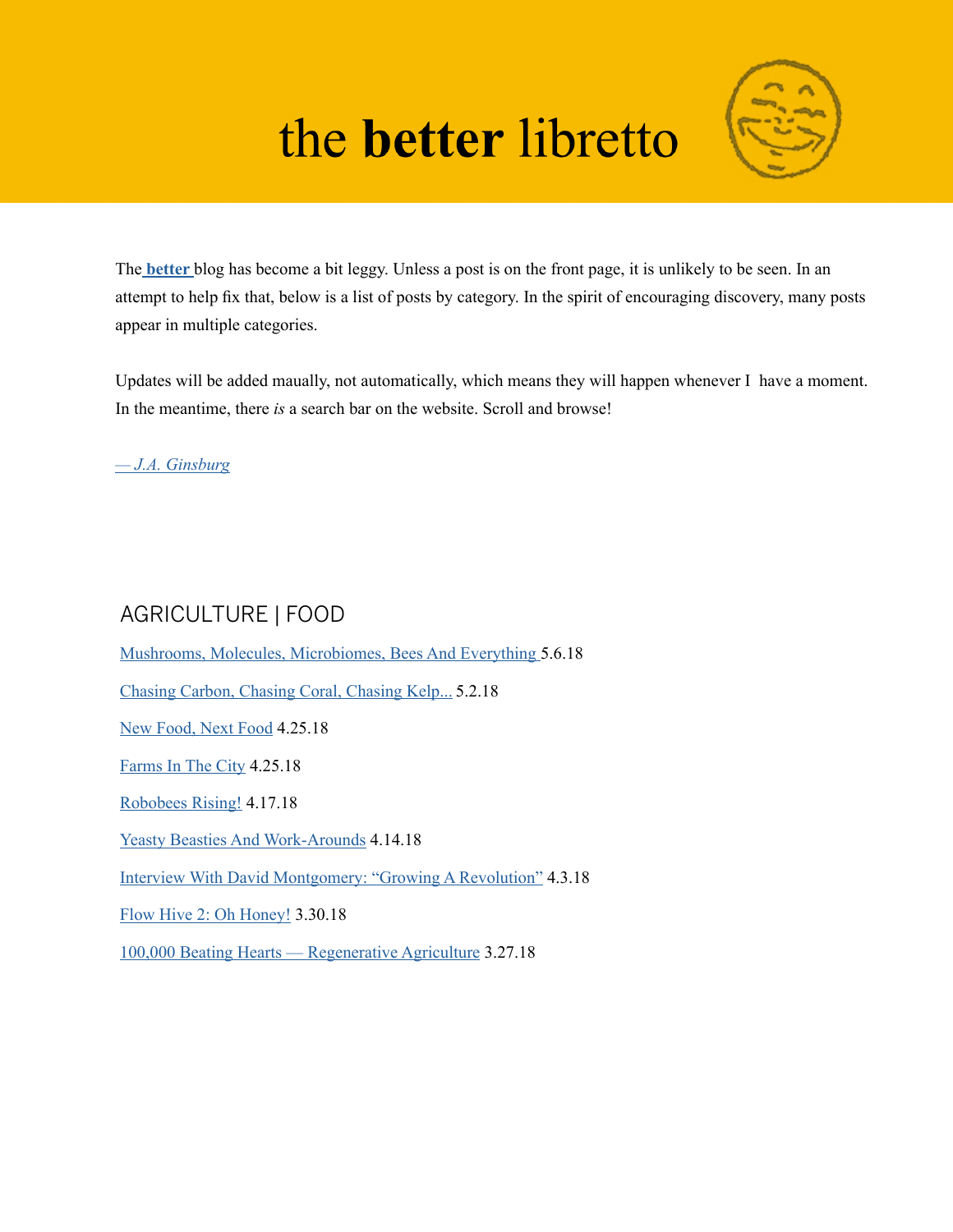# ARCHITECTURE | ENGINEERING

| Circles Of Goodness 5.24.18                                   |
|---------------------------------------------------------------|
| The Road To Where Exactly? 5.16.18                            |
| Take Me To The River 5.1.18                                   |
| Because Everything Is Made Of Something 4.24.18               |
| Graphene: The 2D Difference 4.24.18                           |
| <u>Splashdown!</u> 4.21.18                                    |
| Energiesprong: The Mother Of All Retrofits@ Scale 4.19.18     |
| <b>Lighting By Watercress 4.16.18</b>                         |
| Solar: Where The Rubber Meets The Road 4.12.18                |
| <b>Recycling Solar Panels: Growth Industry 4.12.18</b>        |
| <b>Amory Lovins On Integrative Design 4.2.18</b>              |
| Rebuilding Ruins - So Cool4.2.18                              |
| Integrative Design: Space Ships (Raul Polit-Cassillas) 4.1.18 |

## ART | CULTURE | EDUCATION

[Of Harpsichords & Hybrids](https://www.jaginsburg.com/better/of-harpsichords-hybrids) 5.22.18 [Into The Deep](https://www.jaginsburg.com/better/into-the-deep) 5.3.18 [The Trashbot Of All Trashbots: The One & Only WALL-E!](https://www.jaginsburg.com/better/the-trashbot-of-all-trashbots-the-one-only-wall-e) 4.21.18 [Spring...Trying! \(J.A. Ginsburg\)](https://www.jaginsburg.com/better/springtrying) 4.14.18 [Yeasty Beasties And Work-Arounds](https://www.jaginsburg.com/better/yeasty-beasties-and-work-arounds) 4.14.18 [Kacey Musgraves & Willie Nelson](https://www.jaginsburg.com/better/kacey-musgraves-willie-nelson) 4.14.18 [Lunn Fabrics: Batiks For Quilters \(Among Others...\)](https://www.jaginsburg.com/better/lunn-fabrics-batiks-for-quilters-among-others) 4.9.18 [Ganesa: The Little Library That Could](https://www.jaginsburg.com/better/ganesa-the-little-library-that-could) 4.9.18 [When The \(Chicago\) Cows Come Home...](https://www.jaginsburg.com/better/when-the-chicago-cows-come-home) 4.3.18 [Creative People Have Better Brains? Thought So...](https://www.jaginsburg.com/better/creative-people-have-better-brains-thought-so) 4.1.18 [Mickey Pallas: The Pecha Kucha Talk \(Extended Version\)](https://www.jaginsburg.com/better/mickey-pallas-the-pecha-kucha-talk-extended-version) 3.29.18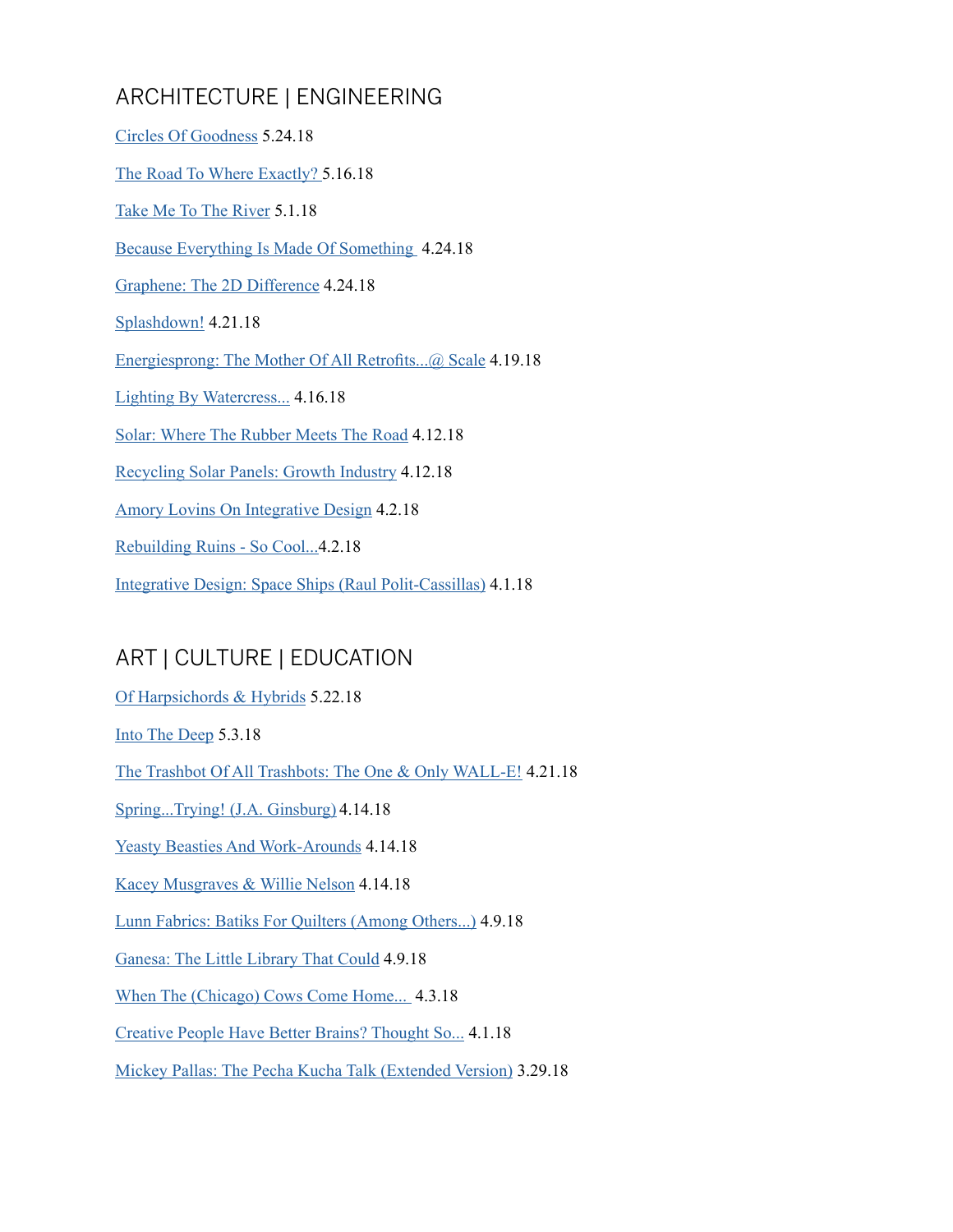#### BIOLOGY | NATURE

- [Better Threads: Of Biomimicry, Bio-Collaboration & Fashion](Better Threads: Of Biomimicry, Bio-Collaboration & Fashion
) 5.25.18
- [Circles Of Goodness](https://www.jaginsburg.com/better/circles-of-goodness) 5.24.18
- [Mushrooms, Molecules, Microbiomes, Bees And Everything](https://www.jaginsburg.com/better/mushrooms-molecules-microbiomes-bees-and-everything) 5.6.18
- [The Great Lakes Are...My Heart](https://www.jaginsburg.com/better/the-great-lakes-aremy-heart) 5.5.18
- [Just Breathe](https://www.jaginsburg.com/better/just-breathe) 5.4.18
- [Chasing Carbon, Chasing Coral, Chasing Kelp...](https://www.jaginsburg.com/better/chasing-carbon-chasing-coral-chasing-kelp) 5.2.18
- [Take Me To The River](https://www.jaginsburg.com/better/take-me-to-the-river) 5.1.18
- [The Great Plastic Clean Up](https://www.jaginsburg.com/better/the-great-plastic-clean-up) 4.21.18
- [Spring Via Wren](https://www.jaginsburg.com/better/spring-via-wren) 4.20.18
- [File Under: How Did We Miss This?](https://www.jaginsburg.com/better/file-under-how-did-we-miss-this) 4.19.18
- [Finding Nemo, Dori & All Their Friends...With A Robot Fish](https://www.jaginsburg.com/better/finding-doriwith-a-robot-fish) 4.17.18
- [Puffins Are Even Better Than You Thought...](https://www.jaginsburg.com/better/puffins-are-even-better-than-you-thought) 4.16.18
- [Lighting By Watercress...](https://www.jaginsburg.com/better/lighting-by-watercress) 4.16.18
- [Because Things That Glow Are Cooler...](https://www.jaginsburg.com/better/because-things-that-glow-are-cooler) 4.16.18
- [Spring...Trying! \(J.A. Ginsburg\)](https://www.jaginsburg.com/better/springtrying) 4.14.18
- [Interview With David Montgomery: "Growing A Revolution"](https://www.jaginsburg.com/better/interview-with-david-montgomery-growing-a-revolution) 4.3.18
- [Creative People Have Better Brains? Thought So...](https://www.jaginsburg.com/better/creative-people-have-better-brains-thought-so) 4.1.18
- [Wildbook: Computer Vision, AI & The Great Grevy's Zebra Count](https://www.jaginsburg.com/better/wildbook-computer-vision-ai-the-the-great-grevys-zebra-count) 4.1.18
- [Pay Attention! Phenology With Nina Leopold Bradley](https://www.jaginsburg.com/better/pay-attention-phenology-with-nina-leopold-bradley) 3.30.18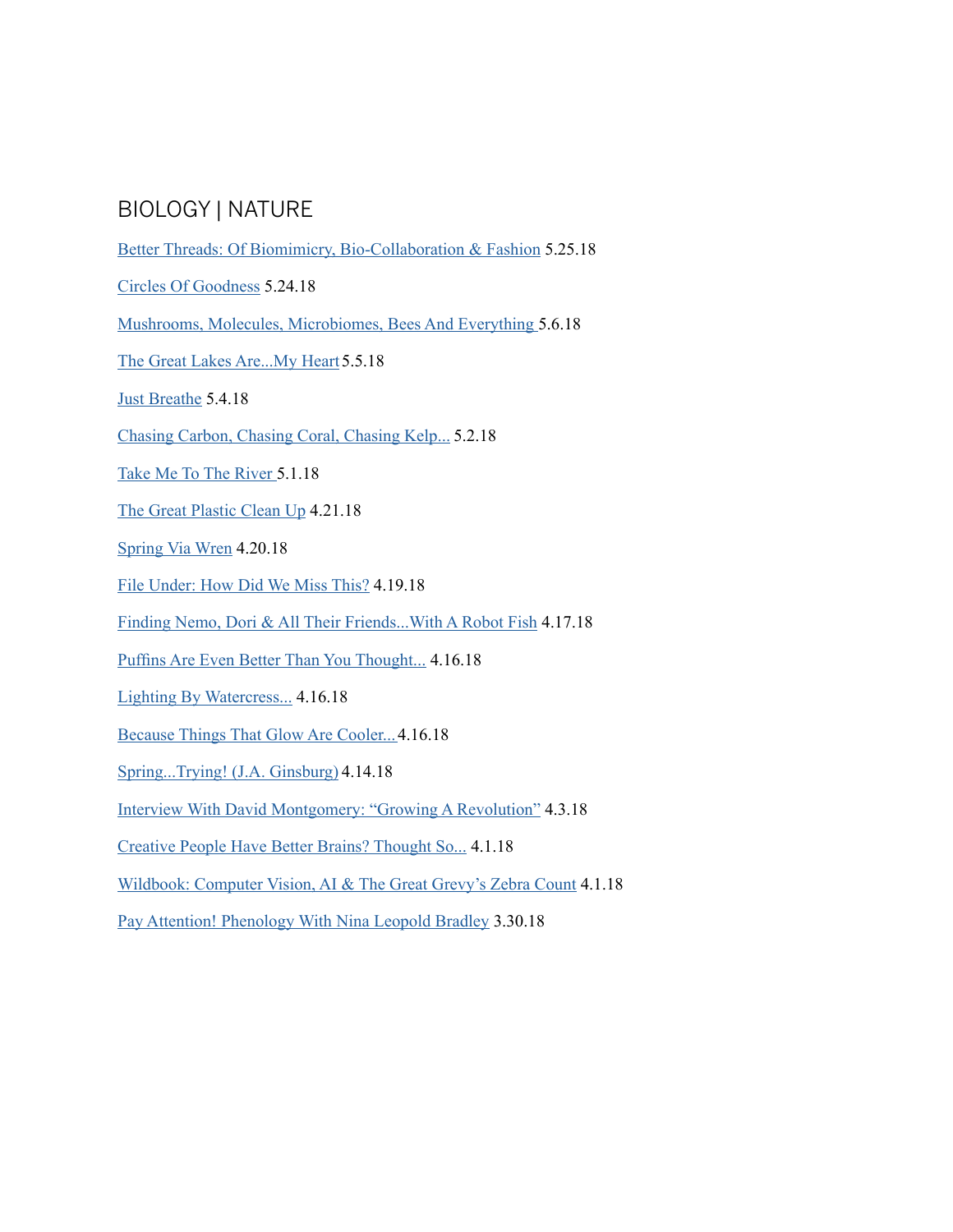#### CHILDREN'S BOOKS | STUART J. MURPHY

[Read, Read, Read](https://www.jaginsburg.com/better/read-read-read) 4.9.18

[Ganesa: The Little Library That Could](https://www.jaginsburg.com/better/ganesa-the-little-library-that-could) 4.9.18

[Freda Stops A Bully... Go Freda!](https://www.jaginsburg.com/better/freda-stops-a-bully-go-freda) 4.2.18

# CIVIL RIGHTS | HUMAN RIGHTS

["Don't Boo. Vote" — Barack Obama, 2016 Democratic Convention](https://www.jaginsburg.com/better/dont-boo-vote-barack-obama-2016-democratic-convention) 5.20.18

[The Truth About Fakery](https://www.jaginsburg.com/better/the-truth-about-fakery) 5.8.18

[Everything New Is Old Again](https://www.jaginsburg.com/better/everything-new-is-old-again) 4.29.18

[The Garbage Defense](https://www.jaginsburg.com/better/the-garbage-defense) 4.21.18

[Facebook: Too Big Of A #Fail To Forgive](https://www.jaginsburg.com/better/facebook-too-big-a-fail-to-forgive) 4.14.18

[The Clean Power Plan: Still A Good Idea... \(Barack Obama\)](https://www.jaginsburg.com/better/the-clean-power-plan-still-a-good-idea) 4.12.18

[Eric Rasmussen: On Building Peace](https://www.jaginsburg.com/better/eric-rasmussen-on-building-peace) 4.6.18

[Bringing Clean Water To Puerto Rico](https://www.jaginsburg.com/better/bringing-clean-water-to-puerto-rico) 4.6.18

[Lorenzo Moscia's Photography](https://www.jaginsburg.com/better/april-06th-2018) 4.6.18

[Sugar Packers Strike, Louisiana, Circa Mid-1950s | Mickey Pallas](https://www.jaginsburg.com/better/sugar-packers-strike-louisiana-circa-mid-1950s-mickey-pallas) 4.4.18

[Six Minutes And Twenty Seconds... \(#MarchForOurLives\)](https://www.jaginsburg.com/better/six-minutes-and-twenty-seconds) 4.4.18

[I Have A Dream...They Have A Dream...We Have A Dream...Together](https://www.jaginsburg.com/better/i-have-a-dreamthey-have-a-dreamwe-have-a-dreamtogether) 4.4.18

[Jon Stewart & Studs Terkel](https://www.jaginsburg.com/better/studs-terkel-jon-stewart) 3.29.18

S[tuds Terkel On The Train With Civil Rights Marchers, 1963](https://www.jaginsburg.com/better/studs-terkel-on-the-train-with-civil-rights-marchers-1963) 3.29.18

[Mickey Pallas: The Pecha Kucha Talk \(Extended Version\)](https://www.jaginsburg.com/better/mickey-pallas-the-pecha-kucha-talk-extended-version) 3.29.18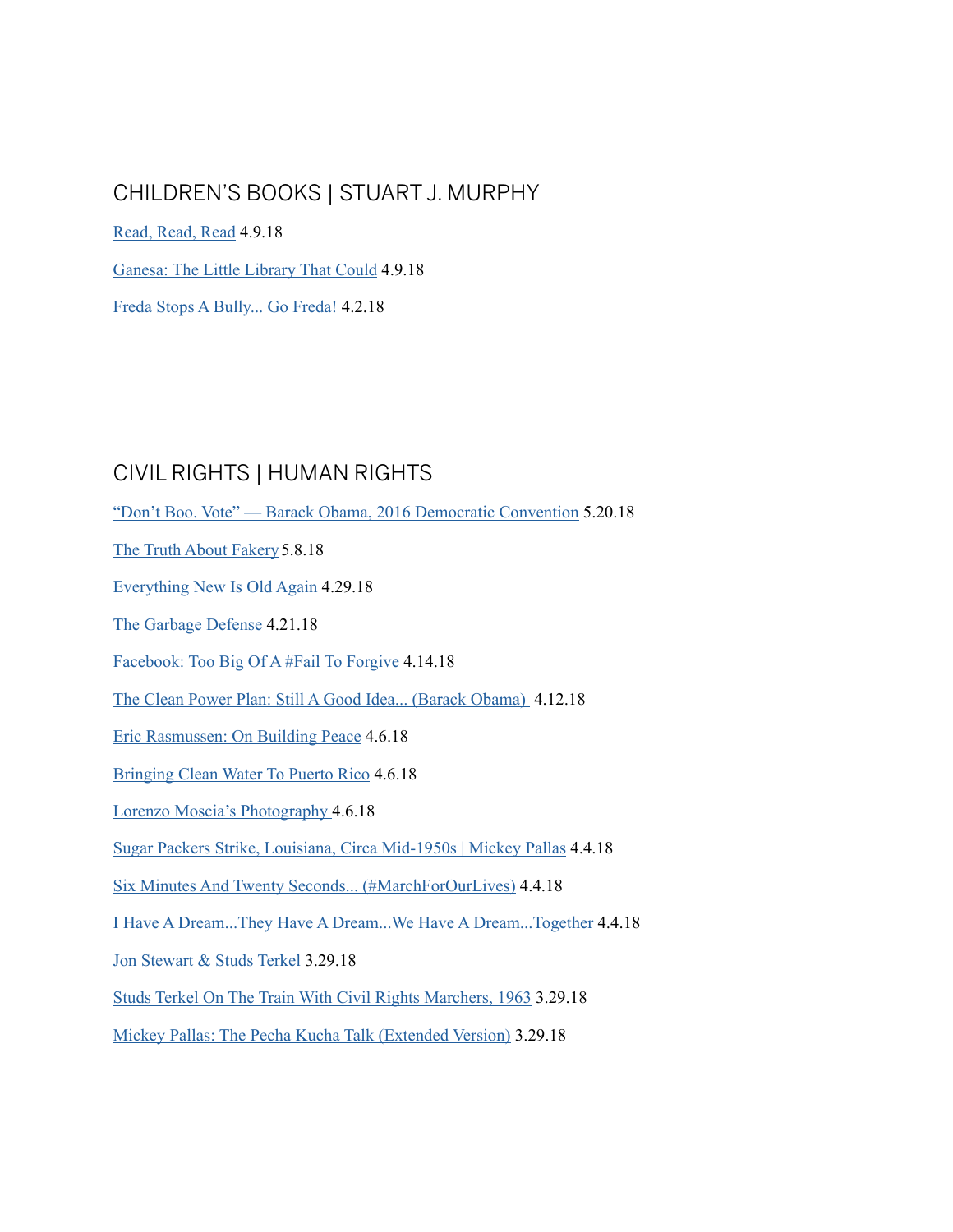## CLIMATE | ENVIRONMENT

[Better Threads: Of Biomimicry, Bio-Collaboration & Fashion](Better Threads: Of Biomimicry, Bio-Collaboration & Fashion
) 5.25.18

- [Circles Of Goodness](https://www.jaginsburg.com/better/circles-of-goodness) 5.24.18
- ["Don't Boo. Vote" Barack Obama, 2016 Democratic Convention](https://www.jaginsburg.com/better/dont-boo-vote-barack-obama-2016-democratic-convention) 5.20.18
- [The Road To Where Exactly?](https://www.jaginsburg.com/better/the-road-to-where-exactly) 5.16.18
- [The Great Lakes Are...My Heart](https://www.jaginsburg.com/better/the-great-lakes-aremy-heart) 5.5.18
- [Chasing Carbon, Chasing Coral, Chasing Kelp...](https://www.jaginsburg.com/better/chasing-carbon-chasing-coral-chasing-kelp) 5.2.18
- [Graphene: The 2D Difference](https://www.jaginsburg.com/better/april-24th-2018) 4.24.18
- [The Trashbot Of All Trashbots: The One & Only WALL-E!](https://www.jaginsburg.com/better/the-trashbot-of-all-trashbots-the-one-only-wall-e) 4.21.18
- [The Great Plastic Clean Up](https://www.jaginsburg.com/better/the-great-plastic-clean-up) 4.21.18
- [The Roombas Of The Water](https://www.jaginsburg.com/better/the-roombas-of-the-water) 4.21.18
- [Trashbots](https://www.jaginsburg.com/better/trashbots) 4.21.18
- [Energiesprong: The Mother Of All Retrofits...@ Scale](https://www.jaginsburg.com/better/energiesprong-the-mother-of-all-retrofits-scale) 4.19.18
- [The Clean Power Plan: Still A Good Idea... \(Barack Obama\)](https://www.jaginsburg.com/better/the-clean-power-plan-still-a-good-idea) 4.12.18
- [Dr. Lori Byron: The Citizen's Climate Lobby](https://www.jaginsburg.com/better/dr-lori-byron-the-citizens-climate-lobby) 4.12.18
- [So Long \(Cough, Cough\) Diesel...](https://www.jaginsburg.com/better/so-long-cough-cough-diesel) 4.12.18
- [Solar: Where The Rubber Meets The Road](https://www.jaginsburg.com/better/solar-where-the-rubber-meets-the-road) 4.12.18
- [Recycling Solar Panels: Growth Industry](https://www.jaginsburg.com/better/recycling-solar-panels-growth-industry) 4.12.18
- [Interview With David Montgomery: "Growing A Revolution"](https://www.jaginsburg.com/better/interview-with-david-montgomery-growing-a-revolution) 4.3.18
- [Amory Lovins On Integrative Design](https://www.jaginsburg.com/better/amory-lovins-on-integrative-design) 4.2.18
- [Pay Attention! Phenology With Nina Leopold Bradley](https://www.jaginsburg.com/better/pay-attention-phenology-with-nina-leopold-bradley) 3.30.18
- [Rebranding Efficiency | Creative Brief](https://www.jaginsburg.com/better/march-27th-2018) 3.27.18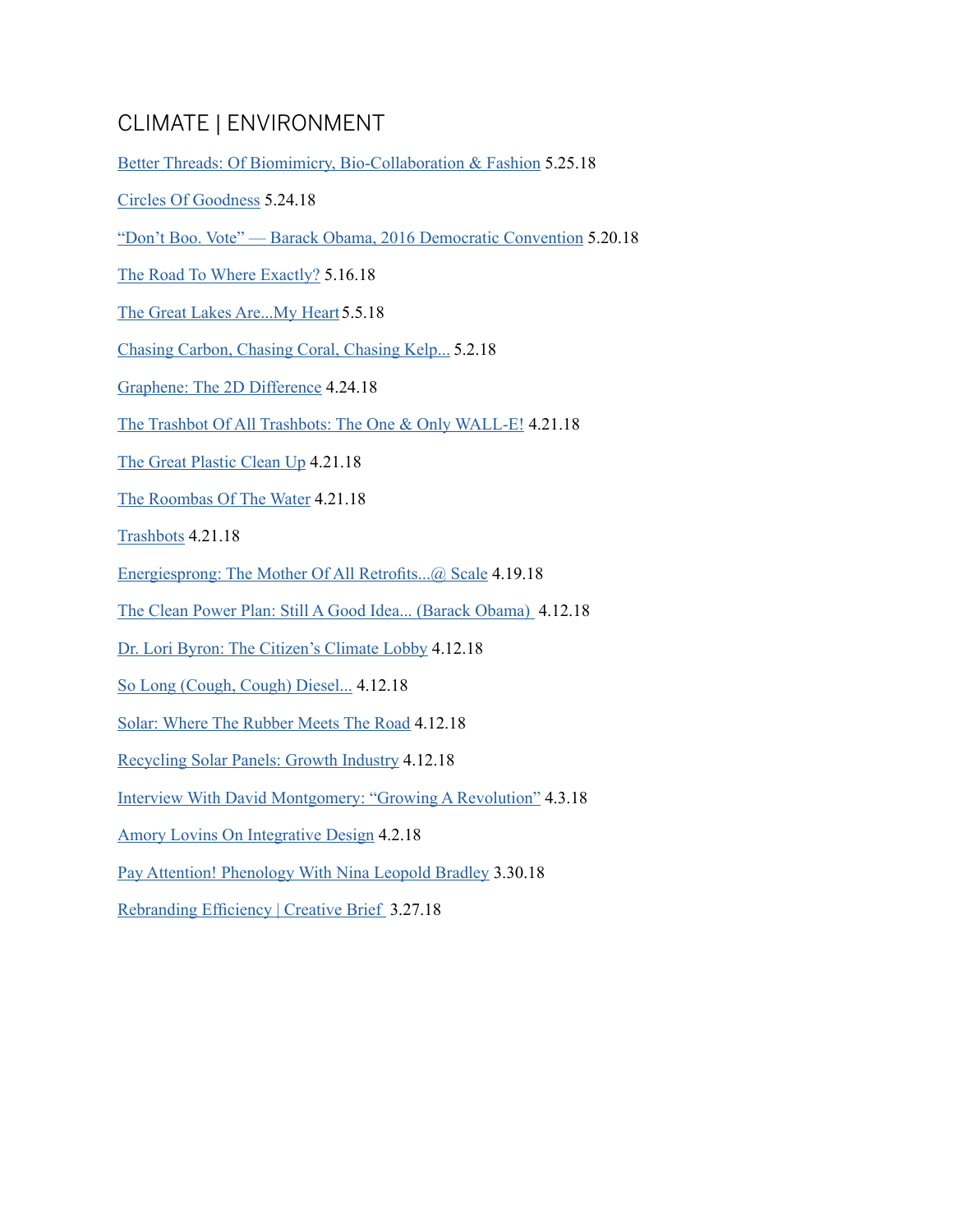#### DESIGN

[Better Threads: Of Biomimicry, Bio-Collaboration & Fashion](Better Threads: Of Biomimicry, Bio-Collaboration & Fashion
) 5.25.18 [The Road To Where Exactly](https://www.jaginsburg.com/better/the-road-to-where-exactly)? 5.16.18 [Everything New Is Old Again](https://www.jaginsburg.com/better/everything-new-is-old-again) 4.29.18 ["Design Is Hope Made Visible"](https://www.jaginsburg.com/better/design-is-hope-made-visible) 4.28.18 [Play And The Path Forward](https://www.jaginsburg.com/better/play-and-the-path-forward) 4.28.18 [Because Everything Is Made Of Something](https://www.jaginsburg.com/better) 4.24.18 [Graphene: The 2D Difference](https://www.jaginsburg.com/better/april-24th-2018) 4.24.18 [Splashdown!](https://www.jaginsburg.com/better/splashdown) 4.21.18 [How Many Robots Does It Take To Take Apart A Phone?](https://www.jaginsburg.com/better/how-many-robots-does-it-take-to-take-apart-a-phone)4.21.18 [Energiesprong: The Mother Of All Retrofits...@ Scale](https://www.jaginsburg.com/better/energiesprong-the-mother-of-all-retrofits-scale) 4.19.18 [Finding Nemo, Dori & All Their Friends...With A Robot Fish](https://www.jaginsburg.com/better/finding-doriwith-a-robot-fish) 4.17.18 [File Under Things I Wouldn't Have Thought Of...](https://www.jaginsburg.com/better/file-under-things-i-wouldnt-have-thought-of) 4.17.18 [Awwww... Such A Cute Little Self-Forming Bot!](https://www.jaginsburg.com/better/awwww-such-a-cute-little-self-forming-bot)4.17.18 [Robobees Rising!](https://www.jaginsburg.com/better/robobees-rising) 4.17.18 [Lighting By Watercress...](https://www.jaginsburg.com/better/lighting-by-watercress) 4.16.18 [Amory Lovins On Integrative Design](https://www.jaginsburg.com/better/amory-lovins-on-integrative-design) 4.2.18 [Solar: Where The Rubber Meets The Road](https://www.jaginsburg.com/better/solar-where-the-rubber-meets-the-road) 4.12.18 [Recycling Solar Panels: Growth Industry](https://www.jaginsburg.com/better/recycling-solar-panels-growth-industry) 4.12.18 [Sock Club](https://www.jaginsburg.com/better/sock-club) 4.3.18 [Newspaper Club](https://www.jaginsburg.com/better/newspaper-club) 3.27.18 [Rebranding Efficiency | Creative Brief](https://www.jaginsburg.com/better/march-27th-2018) 3.27.18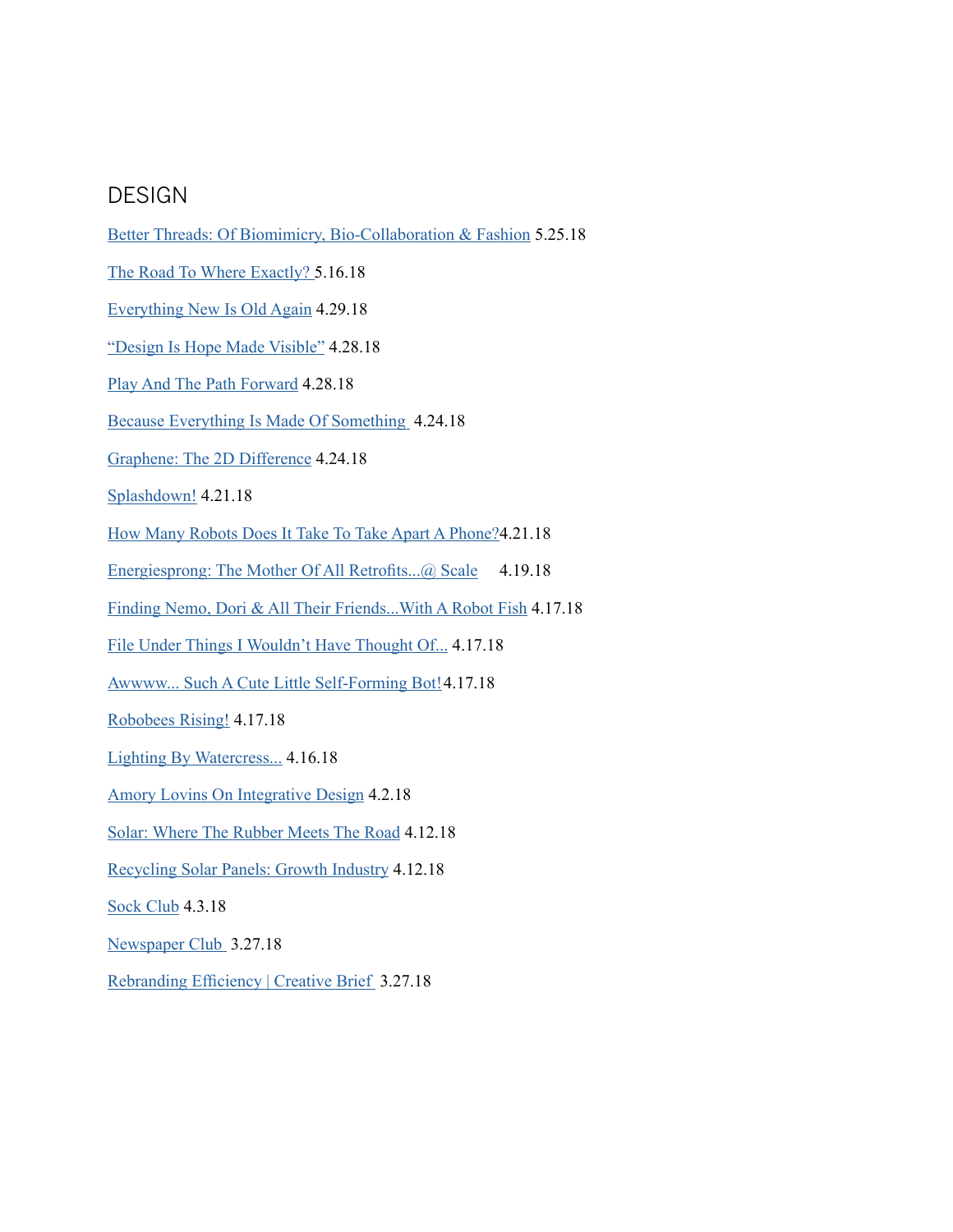#### ENERGY

[Circles Of Goodness](https://www.jaginsburg.com/better/circles-of-goodness) 5.24.18 [The Road To Where Exactly?](https://www.jaginsburg.com/better/the-road-to-where-exactly) 5.16.18 [Energiesprong: The Mother Of All Retrofits...@ Scale](https://www.jaginsburg.com/better/energiesprong-the-mother-of-all-retrofits-scale) 4.19.18 [Lighting By Watercress...](https://www.jaginsburg.com/better/lighting-by-watercress) 4.16.18 [The Clean Power Plan: Still A Good Idea... \(Barack Obama\)](https://www.jaginsburg.com/better/the-clean-power-plan-still-a-good-idea) 4.12.18 [So Long \(Cough, Cough\) Diesel...](https://www.jaginsburg.com/better/so-long-cough-cough-diesel) 4.12.18 [Solar: Where The Rubber Meets The Road](https://www.jaginsburg.com/better/solar-where-the-rubber-meets-the-road) 4.12.18 [Recycling Solar Panels: Growth Industry](https://www.jaginsburg.com/better/recycling-solar-panels-growth-industry) 4.12.18 [Batteries, Energy, Better](https://www.jaginsburg.com/better/batteries-energy-better) 4.10.18 [Amory Lovins On Integrative Design](https://www.jaginsburg.com/better/amory-lovins-on-integrative-design) 4.2.18 [Rebranding Efficiency | Creative Brief](https://www.jaginsburg.com/better/march-27th-2018) 3.27.18

# MATERIALS SCIENCE | CHEMISTRY

[Better Threads: Of Biomimicry, Bio-Collaboration & Fashion](Better Threads: Of Biomimicry, Bio-Collaboration & Fashion
) 5.25.18 [Because Everything Is Made Of Something](https://www.jaginsburg.com/better) 4.24.18 [Graphene: The 2D Difference](https://www.jaginsburg.com/better/april-24th-2018) 4.24.18 [Recycling Solar Panels: Growth Industry](https://www.jaginsburg.com/better/recycling-solar-panels-growth-industry) 4.12.18 [Pollution To Paint - Brilliant](https://www.jaginsburg.com/better/pollution-to-paint-brilliant) 3.28.18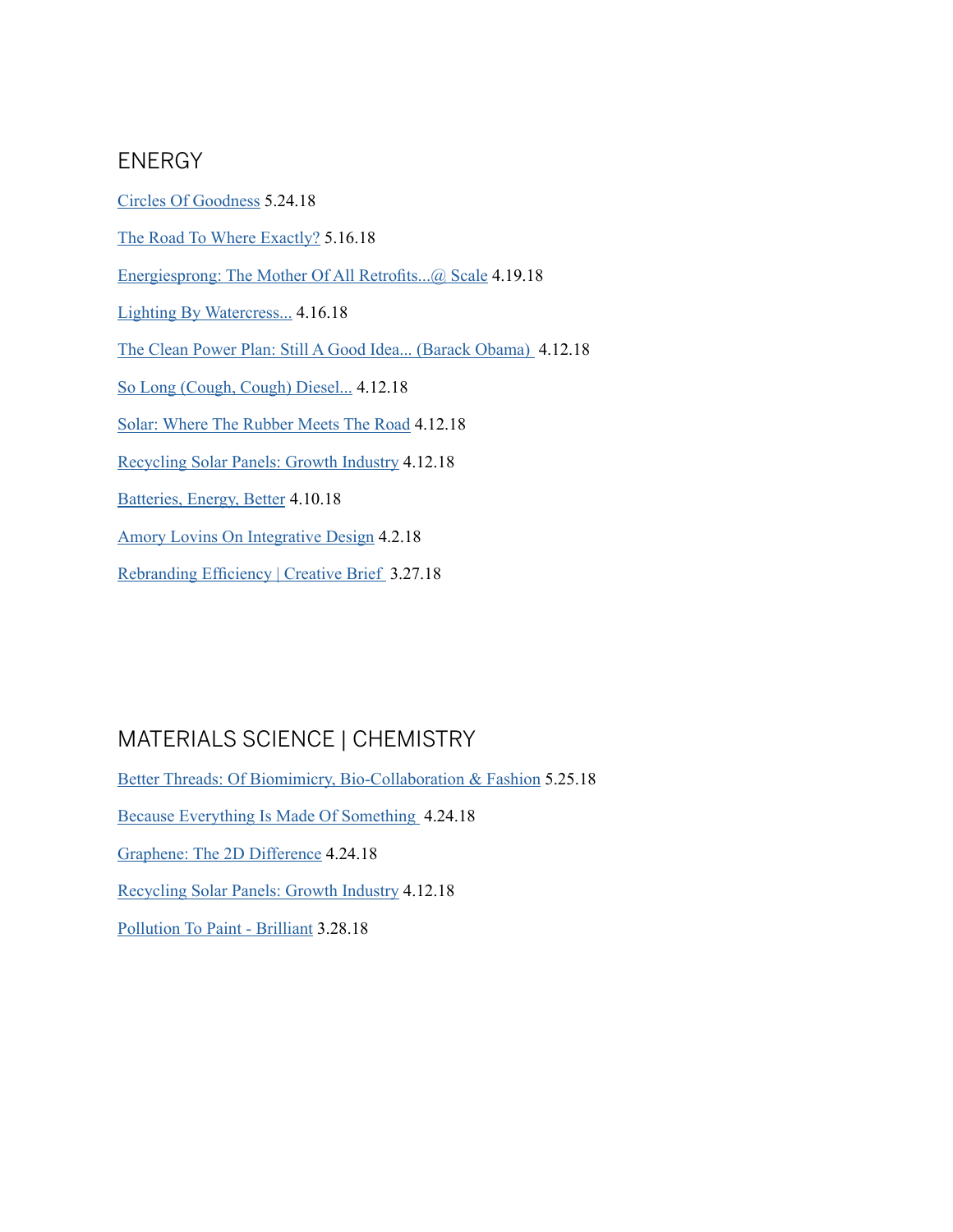#### MEDIA

[Old Road, Slow News](https://www.jaginsburg.com/better/old-road-slow-news) 5.10.18

[The Trashbot Of All Trashbots: The One & Only WALL-E!](https://www.jaginsburg.com/better/the-trashbot-of-all-trashbots-the-one-only-wall-e) 4.21.18

[Jon Stewart & Studs Terkel](https://www.jaginsburg.com/better/studs-terkel-jon-stewart) 3.29.18

[Studs Terkel On The Train With Civil Rights Marchers, 1963](https://www.jaginsburg.com/better/studs-terkel-on-the-train-with-civil-rights-marchers-1963) 3.29.18

[Newspaper Club](https://www.jaginsburg.com/better/newspaper-club) 3.27.18

#### MISC.

["Don't Boo. Vote" — Barack Obama, 2016 Democratic Convention](https://www.jaginsburg.com/better/dont-boo-vote-barack-obama-2016-democratic-convention) 5.20.18 [The Truth About Fakery](https://www.jaginsburg.com/better/the-truth-about-fakery) 5.8.18 [Puffins Are Even Better Than You Thought...](https://www.jaginsburg.com/better/puffins-are-even-better-than-you-thought)4.16.18 [Sock Club](https://www.jaginsburg.com/better/sock-club) 4.3.18

## SOCIAL & EMOTIONAL SKILLS

[Freda Stops A Bully... Go Freda!](https://www.jaginsburg.com/better/freda-stops-a-bully-go-freda) 4.2.18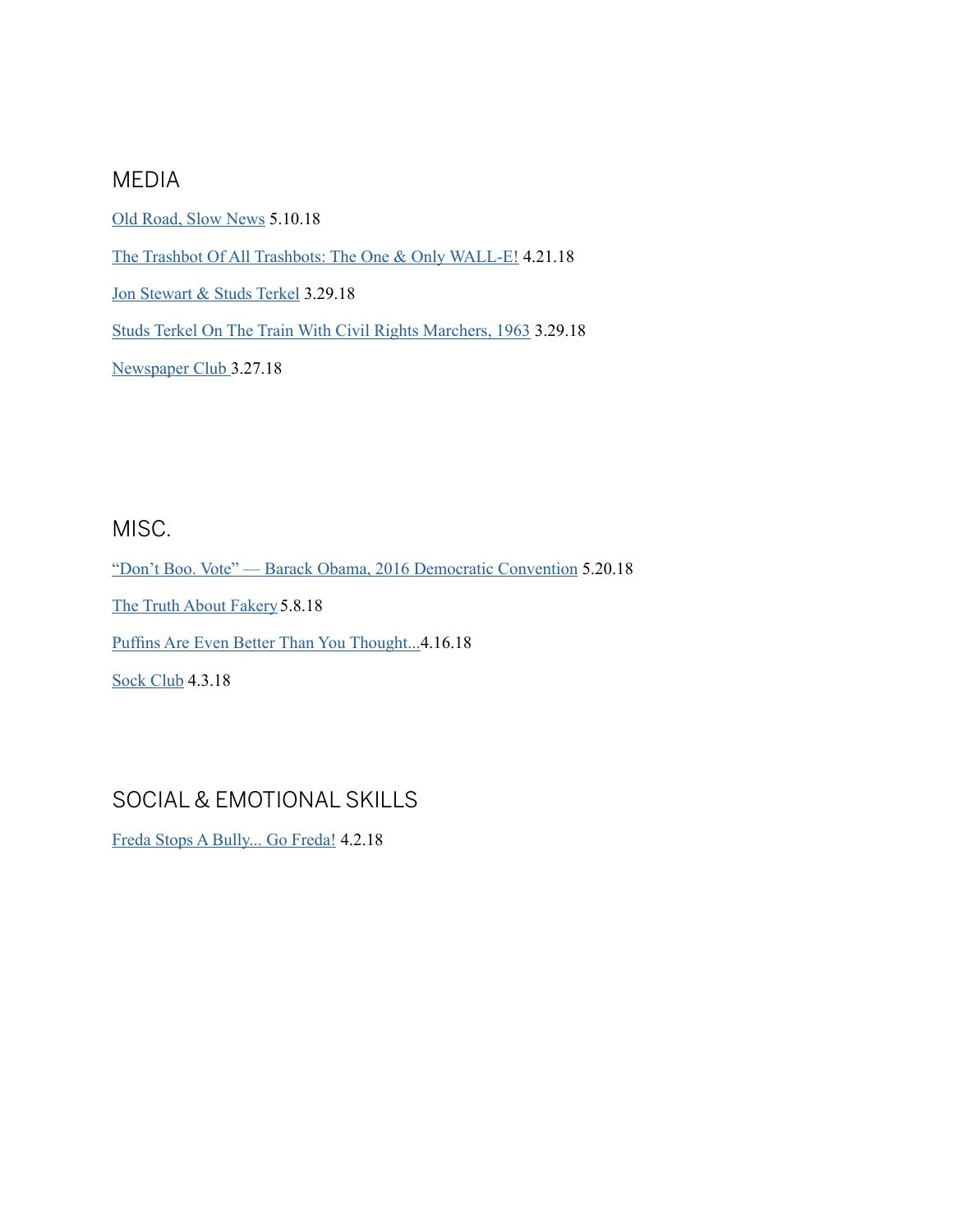#### **TECH**

[Better Threads: Of Biomimicry, Bio-Collaboration & Fashion](Better Threads: Of Biomimicry, Bio-Collaboration & Fashion
) 5.25.18

[Circles Of Goodness](https://www.jaginsburg.com/better/circles-of-goodness) 5.24.18

[The Truth About Fakery](https://www.jaginsburg.com/better/the-truth-about-fakery) 5.8.18

[Into The Deep](https://www.jaginsburg.com/better/into-the-deep) 5.3.18

[Everything New Is Old Again](https://www.jaginsburg.com/better/everything-new-is-old-again) 4.29.18

[The Delight And Dismay Of "WTF?"](https://www.jaginsburg.com/better/the-delight-and-dismay-of-wtf) 4.28.18

[Play And The Path Forward](https://www.jaginsburg.com/better/play-and-the-path-forward) 4.28.18

[Graphene: The 2D Difference](https://www.jaginsburg.com/better/april-24th-2018) 4.24.18

[The Trashbot Of All Trashbots: The One & Only WALL-E!](https://www.jaginsburg.com/better/the-trashbot-of-all-trashbots-the-one-only-wall-e) 4.21.18

[Splashdown!](https://www.jaginsburg.com/better/splashdown) 4.21.18

[The Roombas Of The Water](https://www.jaginsburg.com/better/the-roombas-of-the-water) 4.21.18

[Trashbots](https://www.jaginsburg.com/better/trashbots) 4.21.18

[The Garbage Defense](https://www.jaginsburg.com/better/the-garbage-defense) 4.21.18

[How Many Robots Does It Take To Take Apart A Phone?](https://www.jaginsburg.com/better/how-many-robots-does-it-take-to-take-apart-a-phone) 4.21.18

[Finding Nemo, Dori & All Their Friends...With A Robot Fish](https://www.jaginsburg.com/better/finding-doriwith-a-robot-fish) 4.17.18

[What's Red And Slithers And Looks Like A Snake?](https://www.jaginsburg.com/better/whats-red-and-slithers-and-looks-like-a-snake) 4.17.18

[File Under Things I Wouldn't Have Thought Of...](https://www.jaginsburg.com/better/file-under-things-i-wouldnt-have-thought-of) 4.17.18

[Awwww... Such A Cute Little Self-Forming Bot!](https://www.jaginsburg.com/better/awwww-such-a-cute-little-self-forming-bot) 4.17.18

[Robobees Rising!](https://www.jaginsburg.com/better/robobees-rising) 4.17.18

[Lighting By Watercress...](https://www.jaginsburg.com/better/lighting-by-watercress) 4.16.18

[Facebook: Too Big Of A #Fail To Forgive](https://www.jaginsburg.com/better/facebook-too-big-a-fail-to-forgive) 4.14.18

[Integrative Design: Space Ships \(Raul Polit-Cassillas\)](https://www.jaginsburg.com/better/integrative-design-space-ships) 4.1.18

[Wildbook: Computer Vision, AI & The Great Grevy's Zebra Count](https://www.jaginsburg.com/better/wildbook-computer-vision-ai-the-the-great-grevys-zebra-count) 4.1.18

[Rob Wolcott Interviews Indiegogo Co-Founder Slava Rubin](https://www.jaginsburg.com/better/in-conversation-rob-wolcott-interviews-indiegogo-co-founder-slava-rubin) 3.30.18

[Komae Babysitting: It Takes A \(Connected\) Village](https://www.jaginsburg.com/better/komae-babysitting-it-takes-a-connected-village) 3.28.18